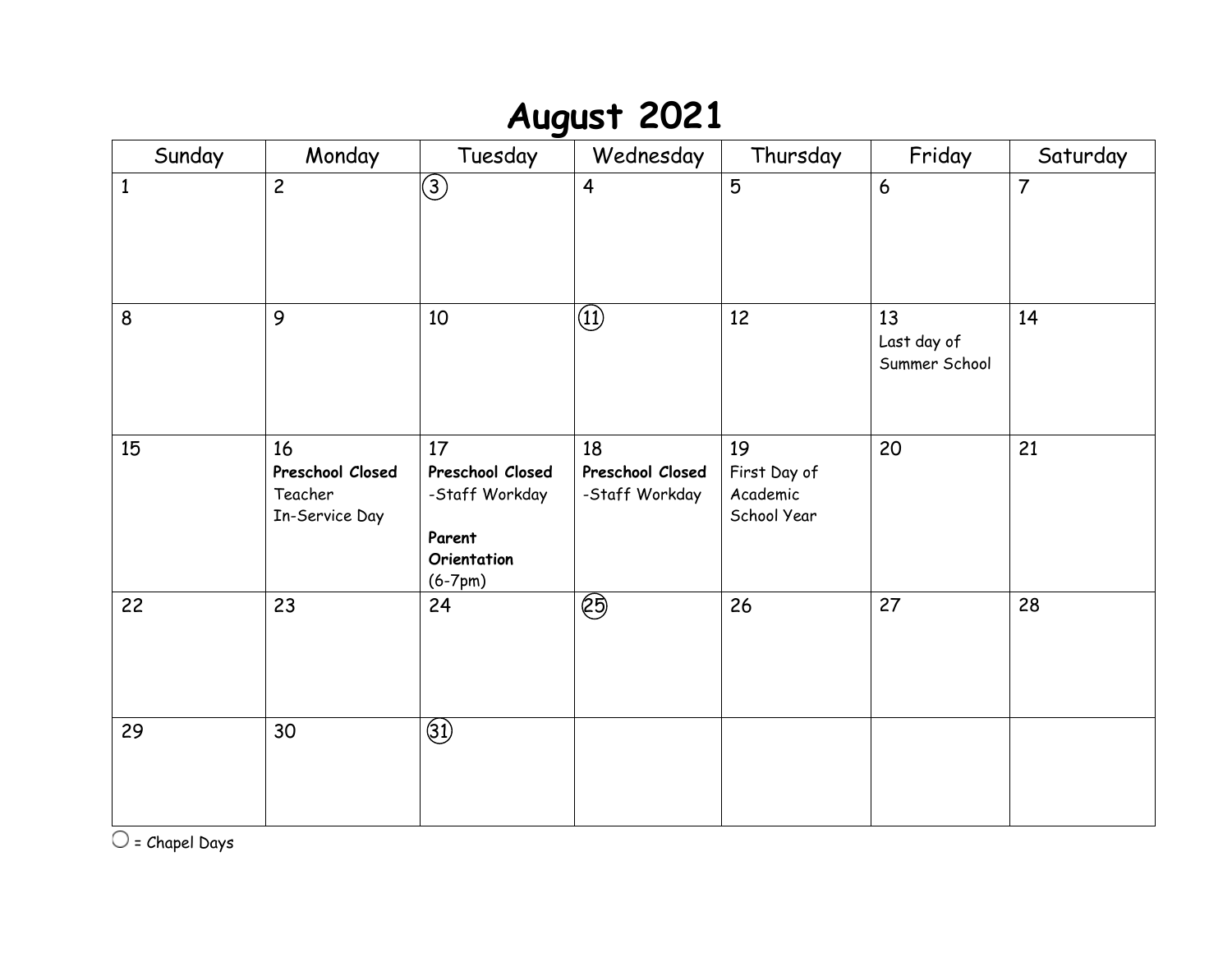#### **September 2021**

| Sunday         | Monday                                 | Tuesday                       | Wednesday                              | Thursday         | Friday                                                                                              | Saturday       |
|----------------|----------------------------------------|-------------------------------|----------------------------------------|------------------|-----------------------------------------------------------------------------------------------------|----------------|
|                |                                        |                               | $\mathbf{1}$                           | $\overline{c}$   | $\overline{3}$                                                                                      | $\overline{4}$ |
| $5\phantom{.}$ | 6<br>Preschool<br>Closed<br>-Labor Day | $\overline{7}$<br>Picture Day | $\circledS$<br>Picture Day             | 9                | 10                                                                                                  | 11             |
| 12             | 13                                     | $\overline{\mathcal{F}}$      | 15                                     | 16               | 17                                                                                                  | 18             |
| 19             | 20                                     | 21                            | $\overline{\mathcal{C}}$<br>Sports Day | 23<br>Sports Day | 24<br>PS Closed at 3pm<br>-Staff<br>Development<br>Ice Cream Social<br>at 6:30-7:30<br>-Life Center | 25             |
| 26             | 27                                     | $\circledS$                   | 29                                     | 30               |                                                                                                     |                |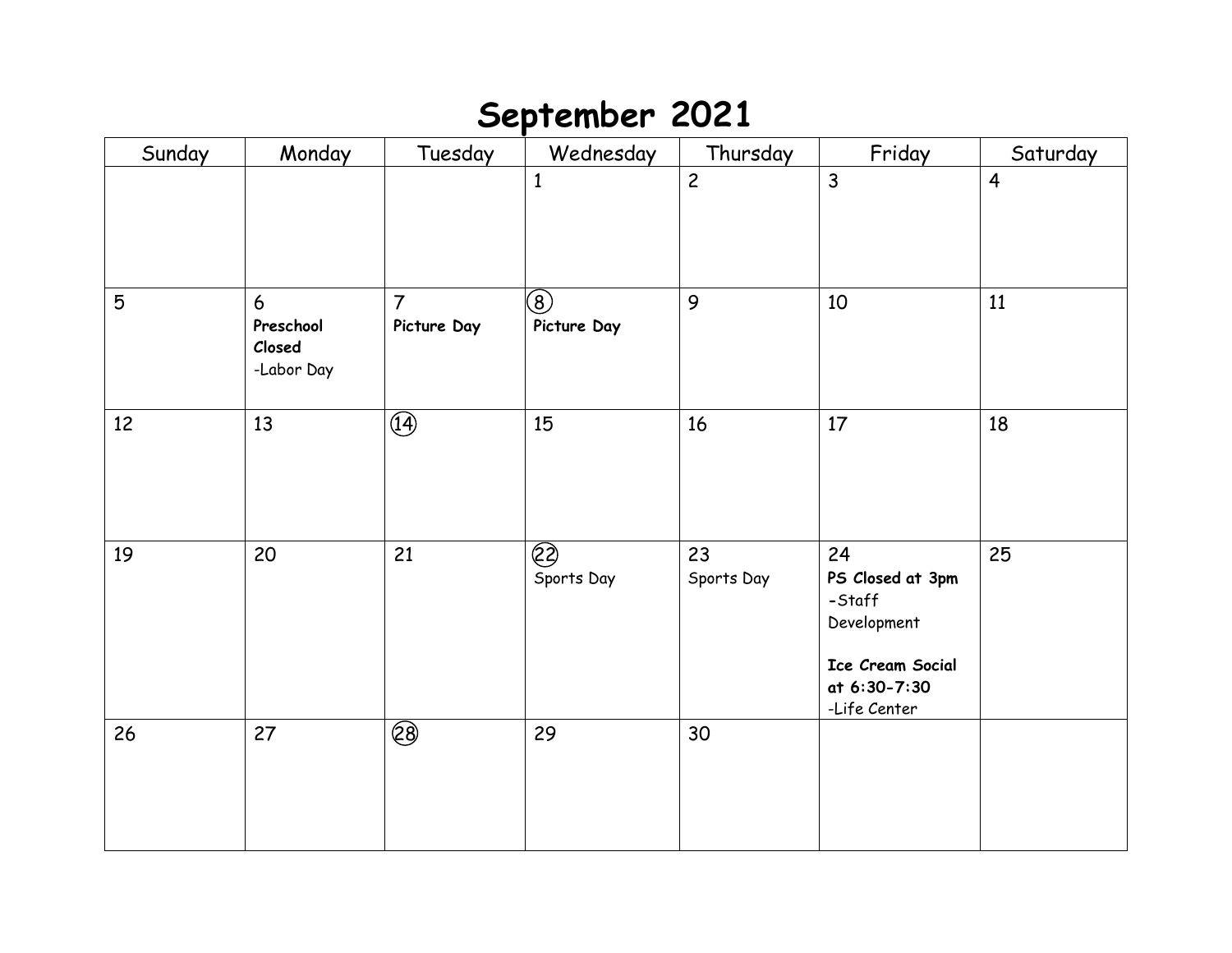## **October 2021**

| Sunday       | Monday         | Tuesday                  | Wednesday                             | Thursday       | Friday                                                               | Saturday       |
|--------------|----------------|--------------------------|---------------------------------------|----------------|----------------------------------------------------------------------|----------------|
|              |                |                          |                                       |                | $\mathbf{1}$                                                         | $\overline{c}$ |
| $\mathsf{3}$ | $\overline{4}$ | $5\phantom{.}$           | $\bigcirc$                            | $\overline{7}$ | 8                                                                    | $\mathbf{9}$   |
| 10           | 11             | $\circled{1}$            | 13                                    | 14             | 15                                                                   | 16             |
| 17           | 18             | 19                       | $\overline{\textcircled{\small{20}}}$ | 21             | 22                                                                   | 23             |
| 24           | 25             | $\overline{\mathcal{E}}$ | 27                                    | 28             | 29<br>PS Closed at 3pm<br>Costume Parade<br>10:30am<br>(Prayer Walk) | 30             |
| 31           |                |                          |                                       |                |                                                                      |                |

 $\bigcirc$  = Chapel Days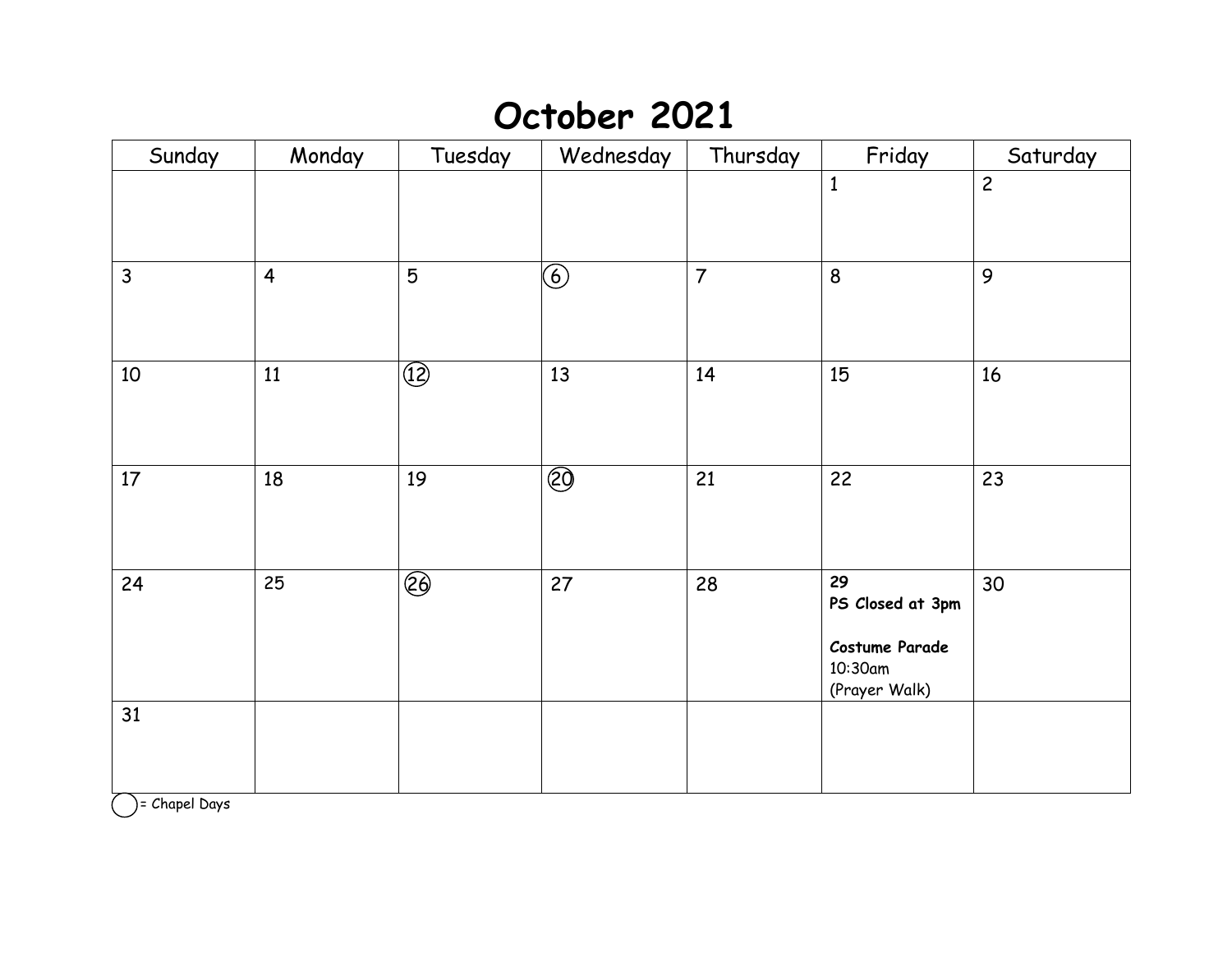## **November 2021**

| Sunday                                         | Monday                                                  | Tuesday           | Wednesday                                    | Thursday                                 | Friday                                   | Saturday |
|------------------------------------------------|---------------------------------------------------------|-------------------|----------------------------------------------|------------------------------------------|------------------------------------------|----------|
|                                                | $\mathbf{1}$                                            | $\overline{c}$    | $\bigcirc$                                   | $\overline{\mathbf{4}}$                  | $5\overline{)}$                          | 6        |
| $\overline{7}$<br>Daylight Saving<br>Time Ends | 8                                                       | $\left( 9\right)$ | 10                                           | 11<br>Preschool Closed<br>-Veteran's Day | 12                                       | 13       |
| 14                                             | 15<br>Parent-Teacher<br>Conferences<br>(Until Dec. 3rd) | 16                | $\circled{1}$                                | 18                                       | 19                                       | 20       |
| 21                                             | 22                                                      | $\circled{3}$     | 24<br>PS Closed at 3pm<br>-Staff Development | 25<br>Preschool Closed<br>- Thanksgiving | 26<br>Preschool Closed<br>- Thanksgiving | 27       |
| 28                                             | 29                                                      | 30                |                                              |                                          |                                          |          |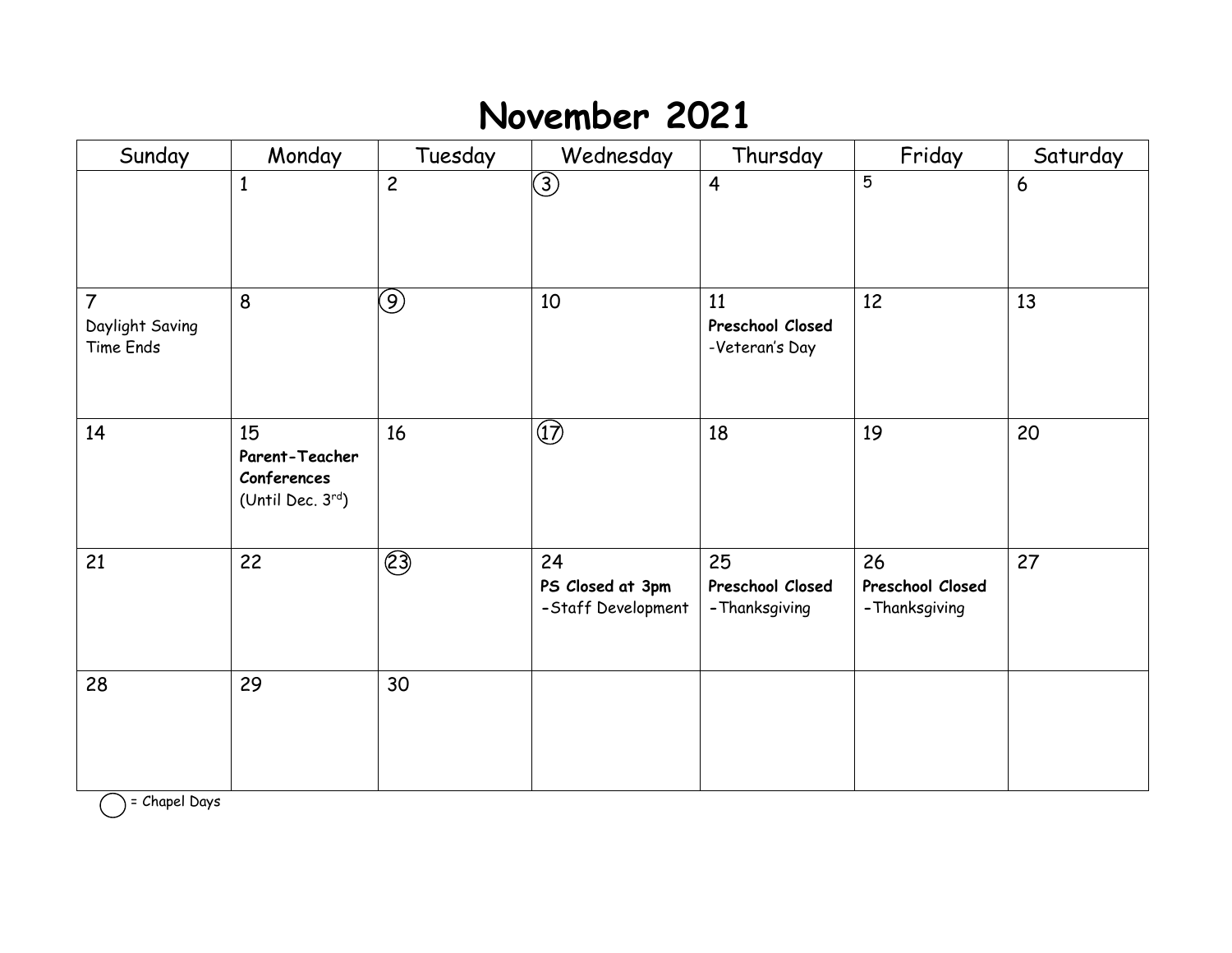### **December 2021**

| Sunday | Monday                                 | Tuesday                                       | Wednesday                                     | Thursday                               | Friday                                   | Saturday                         |
|--------|----------------------------------------|-----------------------------------------------|-----------------------------------------------|----------------------------------------|------------------------------------------|----------------------------------|
|        |                                        |                                               | $\begin{pmatrix} 1 \end{pmatrix}$             | $\overline{c}$                         | $\overline{3}$                           | 4                                |
| 5      | 6                                      | $\bigcirc$                                    | 8                                             | 9                                      | 10                                       | 11                               |
| 12     | 13                                     | 14                                            | $\circled{5}$                                 | 16                                     | 17                                       | 18                               |
| 19     | 20                                     | $\circled{2}$<br>Pajama Day                   | 22<br>Pajama Day                              | 23                                     | 24<br>Preschool Closed<br>-Christmas Eve | 25<br>Merry<br><b>Christmas!</b> |
| 26     | 27<br>Preschool Closed<br>Winter Break | 28<br>Preschool Closed<br><b>Winter Break</b> | 29<br>Preschool Closed<br><b>Winter Break</b> | 30<br>Preschool Closed<br>Winter Break | 31<br>Preschool Closed<br>Winter Break   |                                  |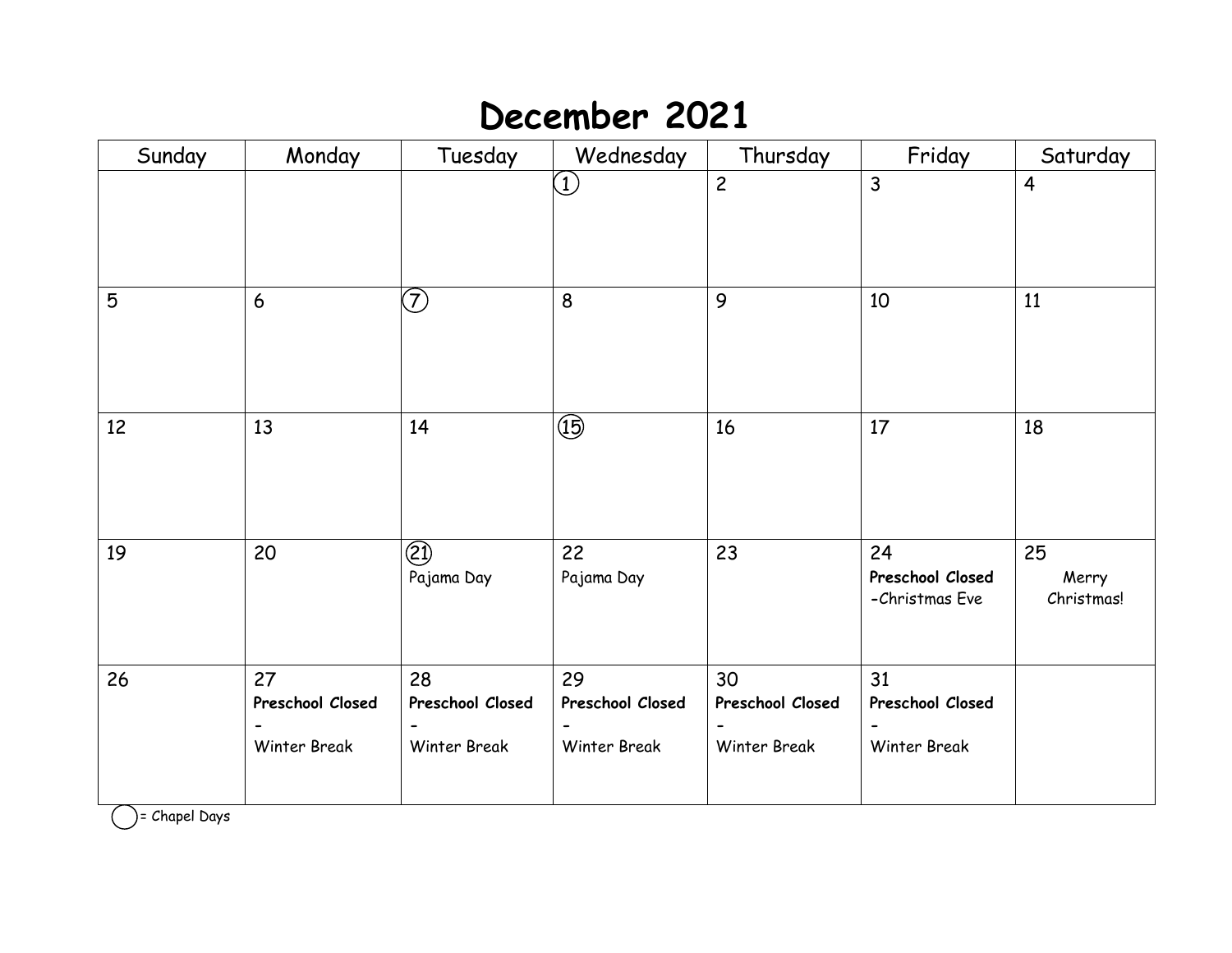## **January 2022**

| Sunday         | Monday                                 | Tuesday                | Wednesday      | Thursday       | Friday                                          | Saturday                           |
|----------------|----------------------------------------|------------------------|----------------|----------------|-------------------------------------------------|------------------------------------|
|                |                                        |                        |                |                |                                                 | $\mathbf{1}$<br>Нарру<br>New Year! |
| $\overline{c}$ | $\mathsf{3}$                           | $\bigcircled{\!\!\!4}$ | 5              | $6\phantom{a}$ | $\overline{7}$                                  | 8                                  |
| 9              | $10\,$                                 | 11                     | $\circled{12}$ | 13             | 14                                              | 15                                 |
| 16             | 17<br>Preschool Closed<br>-MLK Jr. Day | $\boxed{18}$           | 19             | 20             | 21                                              | 22                                 |
| 23             | 24                                     | 25                     | $\bigcirc$     | 27             | 28<br>PS Closed at 3pm<br>-Staff<br>Development | 29                                 |
| 30             | 31                                     |                        |                |                |                                                 |                                    |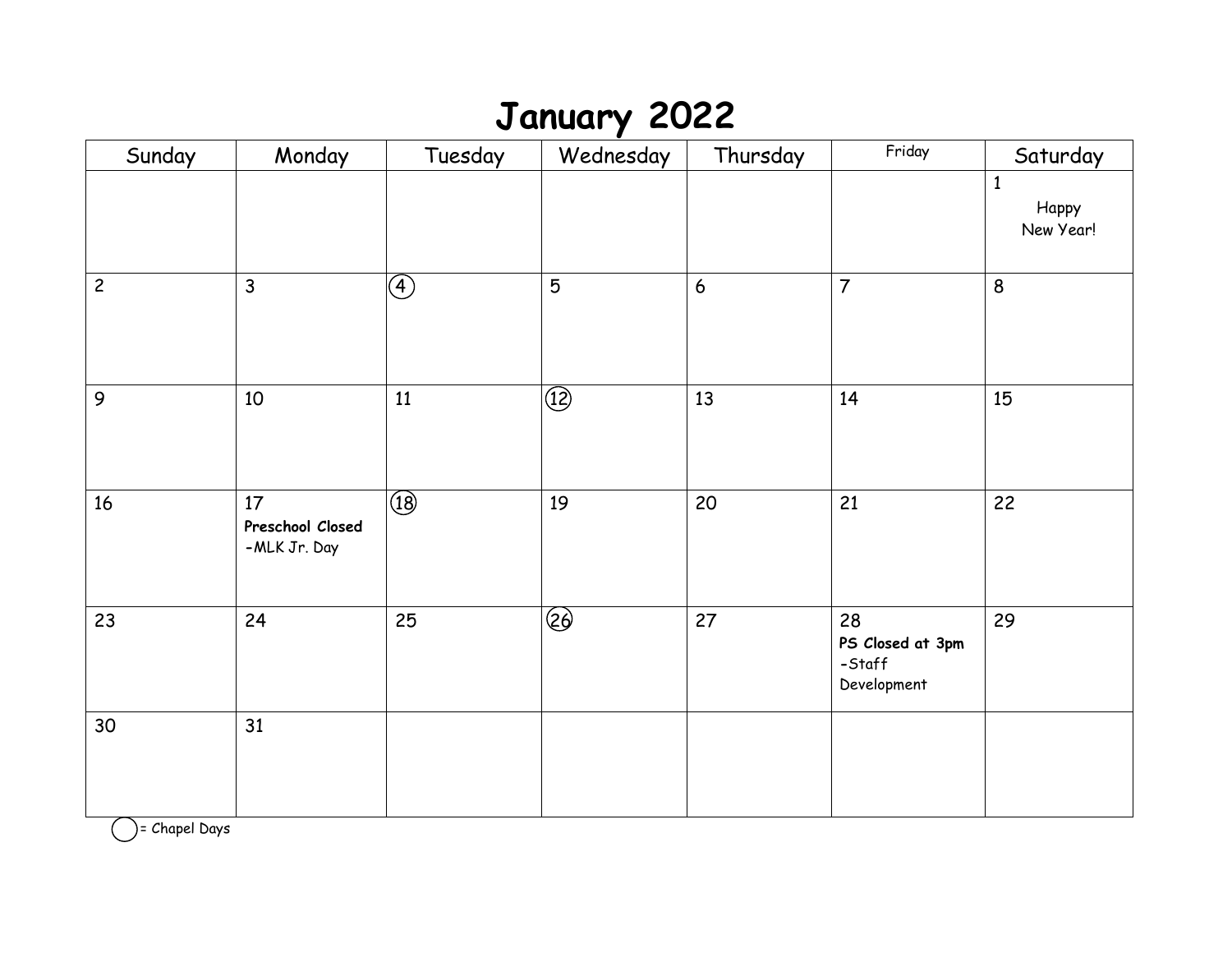# **February 2022**

| Sunday           | Monday                                     | Tuesday        | Wednesday         | Thursday       | Friday                                          | Saturday       |
|------------------|--------------------------------------------|----------------|-------------------|----------------|-------------------------------------------------|----------------|
|                  |                                            | $\bigcirc$     | $\overline{c}$    | $\overline{3}$ | $\overline{4}$                                  | $\overline{5}$ |
| $\boldsymbol{6}$ | $\overline{7}$                             | 8              | $\left( 9\right)$ | 10             | 11                                              | 12             |
| 13               | 14                                         | $\circled{15}$ | 16                | 17             | 18                                              | 19             |
| 20               | 21<br>Preschool Closed<br>-President's Day | 22             | $\bigcirc$        | 24             | 25<br>PS Closed at 3pm<br>-Staff<br>Development | 26             |
| 27               | 28                                         |                |                   |                |                                                 |                |

 $\bigcirc$  = Chapel Days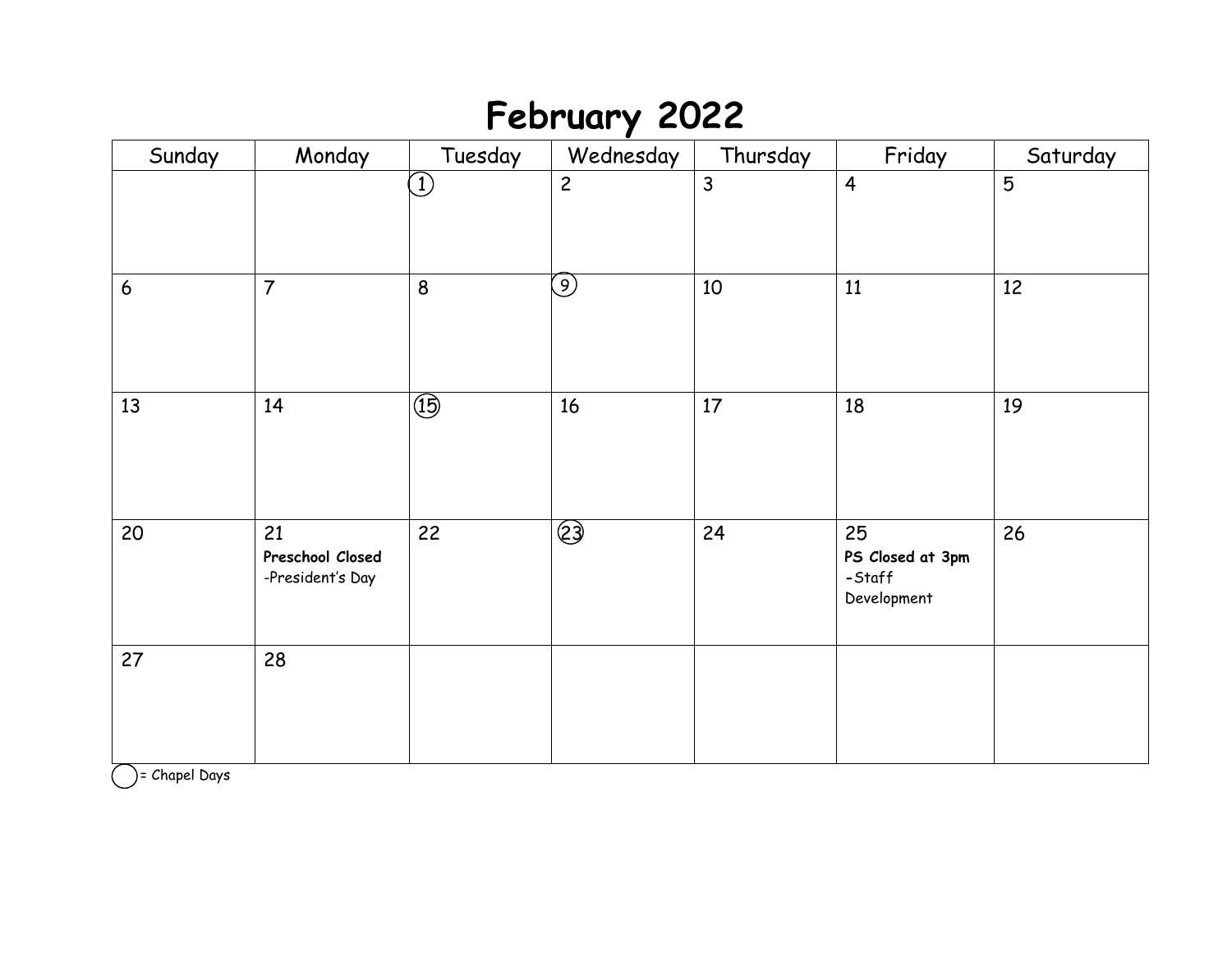## **March 2022**

| Sunday                               | Monday                                                     | Tuesday                              | Wednesday      | Thursday     | Friday                                       | Saturday       |
|--------------------------------------|------------------------------------------------------------|--------------------------------------|----------------|--------------|----------------------------------------------|----------------|
|                                      |                                                            | $\bigodot$                           | $\overline{c}$ | $\mathsf{3}$ | $\overline{4}$                               | $\overline{5}$ |
| $\boldsymbol{6}$                     | $\overline{7}$                                             | 8                                    | $\circledS$    | 10           | 11                                           | 12             |
| 13<br>Daylight Saving<br>Time Begins | 14<br>Parent-Teacher<br>Conferences<br>(Until the $31st$ ) | $\overline{\textcircled{\tiny{15}}}$ | 16             | 17           | 18                                           | 19             |
| 20                                   | 21                                                         | 22                                   | $\bigcirc$     | 24           | 25<br>PS closed at 3pm<br>-Staff Development | 26             |
| 27                                   | 28                                                         | $\overline{\mathcal{Q}}$             | 30             | 31           |                                              |                |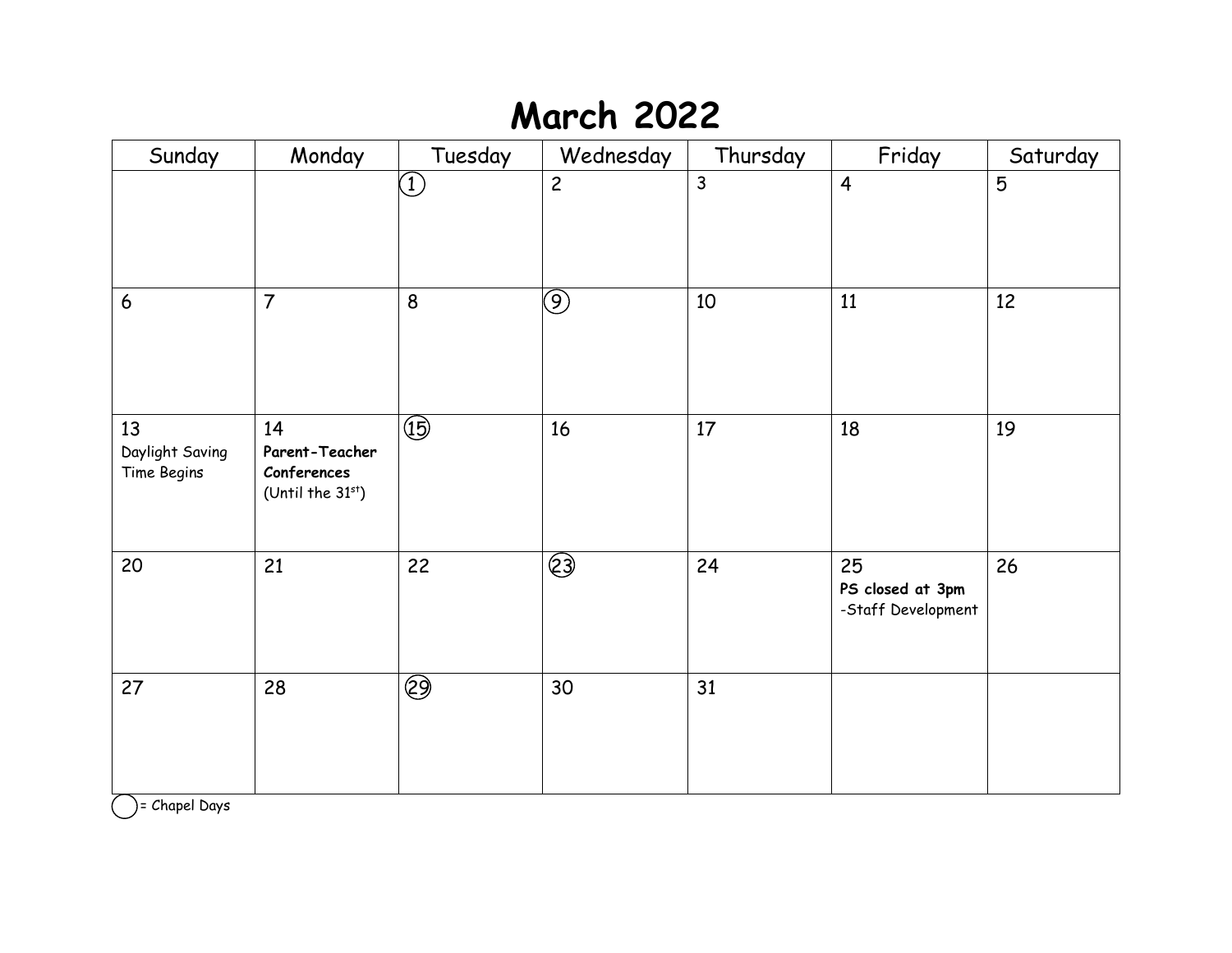## **April 2022**

| Sunday              | Monday                            | Tuesday                              | Wednesday            | Thursday             | Friday                                                                    | Saturday       |
|---------------------|-----------------------------------|--------------------------------------|----------------------|----------------------|---------------------------------------------------------------------------|----------------|
|                     |                                   |                                      |                      |                      | $\mathbf{1}$                                                              | $\overline{c}$ |
| $\mathsf{3}$        | $\overline{4}$                    | 5                                    | $\circledast$        | $\overline{7}$       | 8                                                                         | 9              |
| 10                  | 11                                | $\circled{1}$                        | 13                   | 14                   | 15<br>PS Closed at<br>12pm -Good Friday                                   | 16             |
| 17<br>Happy Easter! | 18<br>Preschool Closed<br>-Easter | 19                                   | <b>②</b>             | 21                   | 22                                                                        | 23             |
| 24                  | 25                                | $\overline{\textcircled{\small{2}}}$ | 27<br>Wacky Hair Day | 28<br>Wacky Hair Day | 29<br>PS Closed at 3pm<br>OPEN HOUSE<br>Dinner/Book Fair<br>$5:30 - 7:30$ | 30             |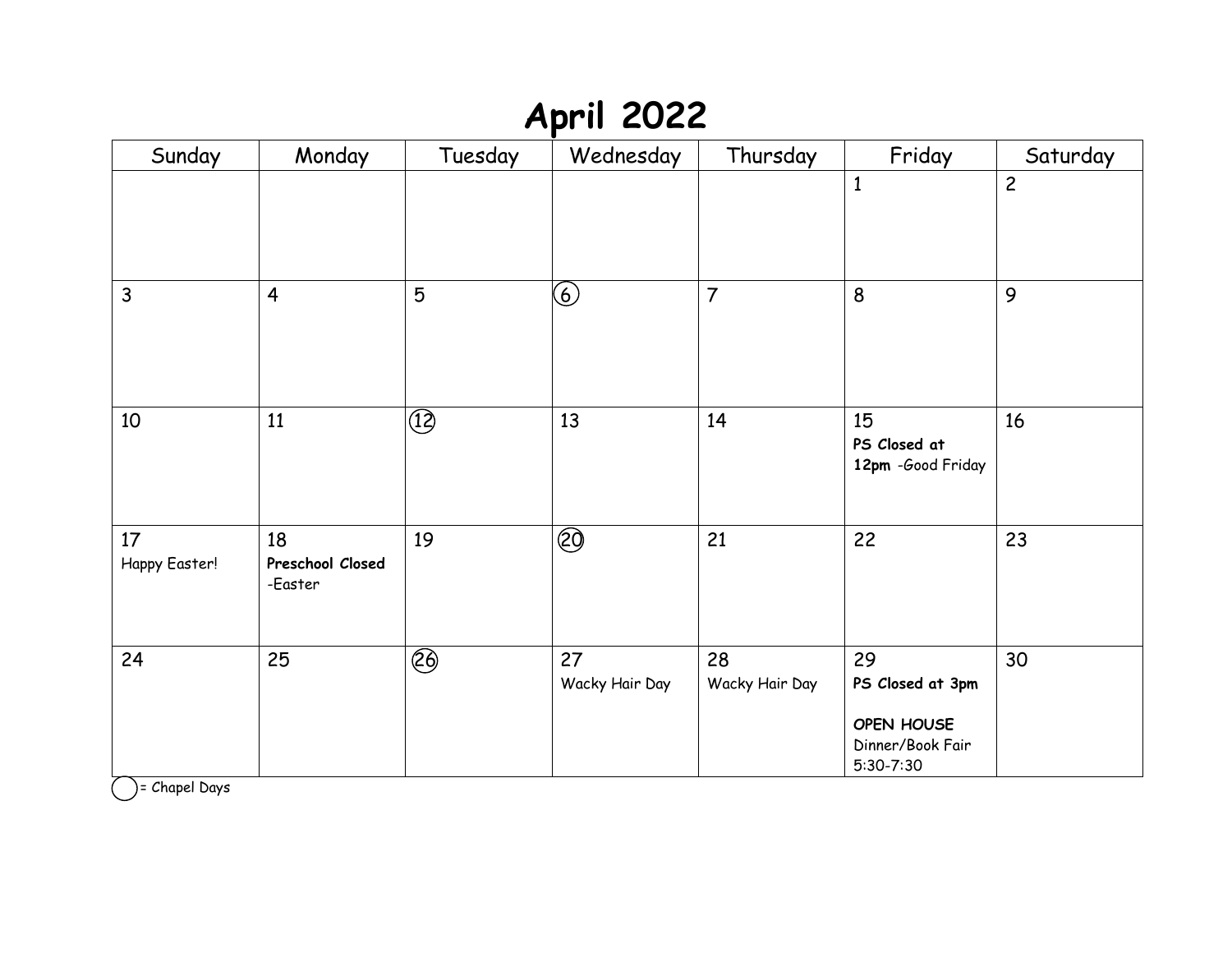# **May 2022**

| Sunday            | Monday                                                        | Tuesday                                   | Wednesday                                  | Thursday | Friday                                       | Saturday       |
|-------------------|---------------------------------------------------------------|-------------------------------------------|--------------------------------------------|----------|----------------------------------------------|----------------|
| $\mathbf{1}$      | $\overline{c}$<br>Teacher<br>Appreciation<br>Week $(2nd-6th)$ | $\overline{3}$                            | $\bigcircled{\textcircled{\small{4}}}$     | 5        | $6\overline{6}$                              | $\overline{7}$ |
| 8<br>Mother's Day | 9                                                             | $\overline{\textcircled{\scriptsize{1}}}$ | 11                                         | 12       | 13                                           | 14             |
| 15                | 16                                                            | 17                                        | $\overline{\textcircled{\scriptsize{18}}}$ | 19       | 20                                           | 21             |
| 22                | 23                                                            | $\overline{\mathcal{E}}$                  | 25                                         | 26       | 27<br>PS Closed at 3pm<br>-Staff Development | 28             |
| 29                | 30<br>Preschool Closed<br>-Memorial Day                       | 31                                        |                                            |          |                                              |                |